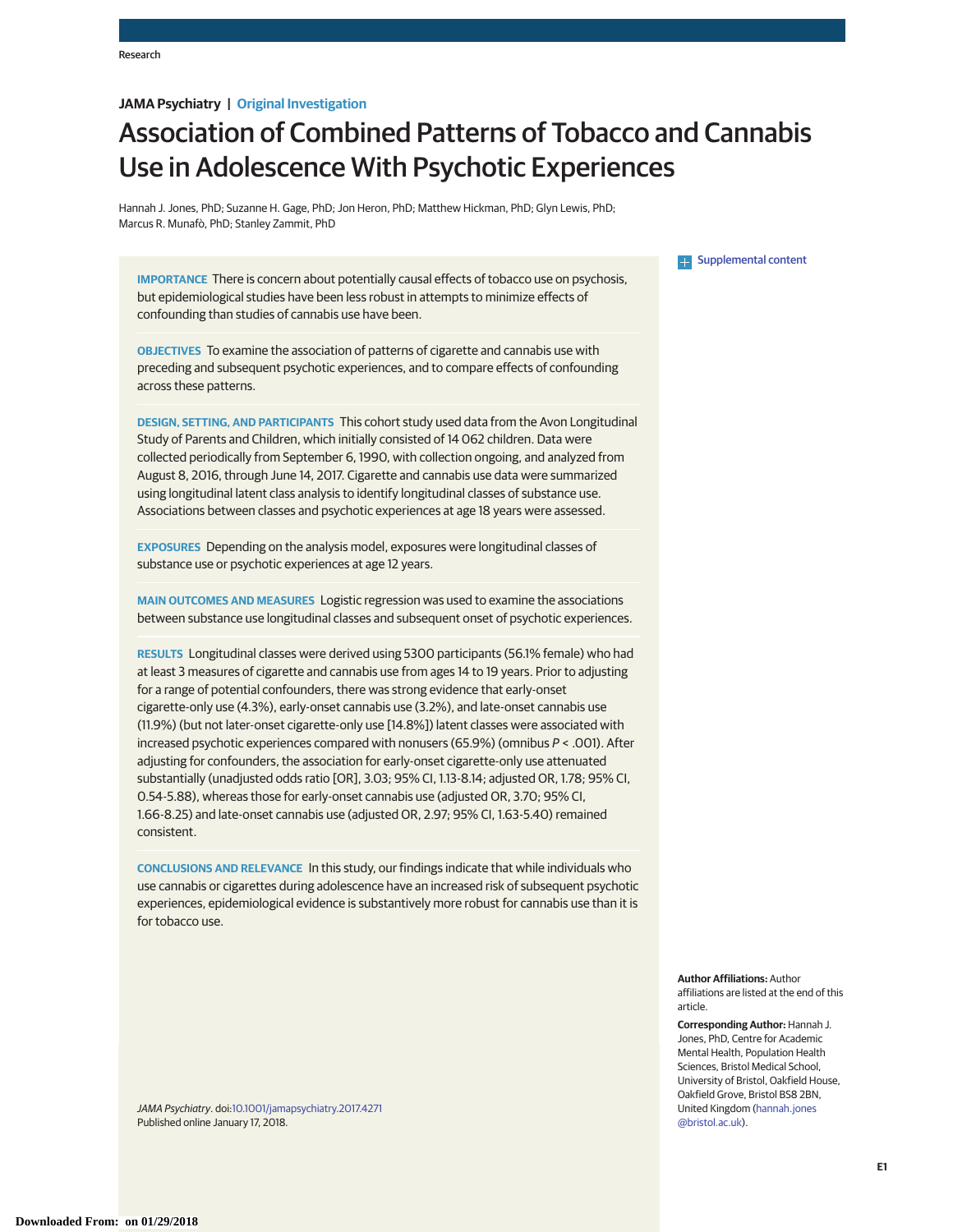annabis and tobacco are frequently used together, iden-<br>tifying their individual associations on mental health<br>is difficult but important, as this can advance under-<br>standing of causal mochanisms and bola target proventive tifying their individual associations on mental health standing of causal mechanisms and help target preventive interventions.

Individuals who use cannabis regularly have a 2- to 3-fold increased risk of a psychotic outcome.<sup>1</sup> Tobacco use is also associated with an increased incidence of psychotic disorders<sup>2-5</sup> in cohort studies, and (less consistently) with subclinical psychotic symptoms, <sup>6-8</sup> with hypothesized casual mechanisms including nicotine increasing dopamine release and inducing  $D_2$ receptor supersensitivity.<sup>5,9</sup>

However, while a recent systematic review reported a metaanalysis estimate for daily smoking and psychosis that was similar to that for regular cannabis use, the estimate was based on results unadjusted for confounders,<sup>5</sup> unlike that for cannabis.<sup>1</sup> While concern about confounding leading to overestimation of association on psychosis also exists for cannabis,<sup>1</sup> support for causal effects of cannabis also comes from experimental studies showing an increase in psychotic experiences following exposure to intravenous Δ9-tetrahydrocannabinol (THC).<sup>10</sup> In contrast, experimental studies of nicotine administration do not support the acute onset of psychotic experiences.<sup>11</sup>

The strongest evidence of a causal effect of tobacco on psychosis is that a genetic locus associated with heaviness of smoking (within the nicotinic receptor *CHRNA5-A3-B4* gene cluster) is 1 of the loci most strongly associated with schizophrenia.<sup>12</sup> However, this is also theoretically consistent with either confounding by shared genetic effects (biological pleiotropy) or, perhaps less plausibly, reverse causality (ie, biological risk of schizophrenia causing smoking behavior).

Associations between genetic risk for psychosis and both cannabis use and heaviness of cigarette use are also consistent with causal effects, reverse-causal effects, and pleiotropy explanations.<sup>13-15</sup>

As most people who use cannabis also smoke cigarettes, teasing out potentially causal effects of cannabis from those of tobacco is difficult, particularly as individuals usually mix their cannabis with tobacco, even when classing themselves as nonsmokers.<sup>16</sup> Measurement error can lead to incorrect estimates of causal effects (see Gage et al<sup>16</sup> and Munafò et al<sup>17</sup> for examples of the impact of measurement error on confounding and main effects) and is particularly likely when using single–time point assessments of exposure status. Thus, other methods for teasing out causal effects of cannabis as distinct from tobacco are required.

One approach that can help inform causal inference is to use behavioral patterns of cannabis and cigarette use over time to identify classes of individuals with different substance use profiles across a developmental period rather than relying on patterns of cannabis and cigarette use at a single point in time.<sup>18</sup> Such methods capture additional information that may enable continual users of cannabis and cigarettes to be distinguished from those who may have experimented briefly.

In this study, we used longitudinal latent class analysis (LLCA) to identify subgroups of individuals based on similar patterns of cigarette and cannabis use behavior over time to examine the association of different classes with subsequent

#### **Key Points**

**Question** Are patterns of adolescent cigarette and cannabis use differentially associated with subsequent onset of psychotic experiences?

**Findings** In this longitudinal cohort study of 3328 adolescents, there is evidence that both cannabis and cigarette use are associated with subsequent psychotic experiences prior to adjusting for confounders. However, after adjusting, the associations for cigarette-only use attenuated substantially, whereas those for cannabis use remained consistent.

**Meaning** While individuals who use either cannabis or cigarettes during adolescence appear to be at increased risk of psychotic experiences, the association of psychotic experiences is greater with cannabis than with tobacco smoking.

onset of psychotic experiences, compare patterns of confounding across these classes, and examine the association of childhood psychotic experiences with adolescent patterns of cigarette and cannabis use.

## **Methods**

## **Participants**

The sample comprised individuals within the Avon Longitudinal Study of Parents and Children birth cohort. The initial cohort consisted of 14 062 children born to women residing in the former Avon Health Authority area with expected delivery dates from April 1, 1991, to December 31, 1992.<sup>19-21</sup> All participants provided written informed consent, and ethical approval was obtained from the Avon Longitudinal Study of Parents and Children Ethics and Law Committee and the local research ethics committees.

#### **Measures**

#### Cigarette and Cannabis Use

Measures of cigarette and cannabis use were collected at 6 time points between ages 14 and 19 years (eAppendix in the [Supple](http://jama.jamanetwork.com/article.aspx?doi=10.1001/jamapsychiatry.2017.4271&utm_campaign=articlePDF%26utm_medium=articlePDFlink%26utm_source=articlePDF%26utm_content=jamapsychiatry.2017.4271)[ment\)](http://jama.jamanetwork.com/article.aspx?doi=10.1001/jamapsychiatry.2017.4271&utm_campaign=articlePDF%26utm_medium=articlePDFlink%26utm_source=articlePDF%26utm_content=jamapsychiatry.2017.4271). As very few individuals used cannabis without tobacco<sup>16</sup> (eTable 1 in the [Supplement\)](http://jama.jamanetwork.com/article.aspx?doi=10.1001/jamapsychiatry.2017.4271&utm_campaign=articlePDF%26utm_medium=articlePDFlink%26utm_source=articlePDF%26utm_content=jamapsychiatry.2017.4271), data at each time point were summarized as individuals who did not report cigarettes or cannabis use, individuals who reported cigarette use only, and individuals who reported cannabis use (with or without cigarettes).

#### Psychotic Experiences

The semi-structured psychosis-like symptom interview  $(PLIKSi)^{22,23}$  was used to assess psychotic experiences at ages 12 and 18 years. The PLIKSi allows rating of 12 psychotic experiences including hallucinations, delusions, and thought interference.

The primary psychotic experience measures at ages 12 and 18 years were binary variables relating to whether an individual had at least 1 definite psychotic experience compared with suspected or no psychotic experiences. As sensitivity analyses, we also repeated analyses using narrower (definite psychotic experiences vs none; psychotic disorder vs none) and broader (defi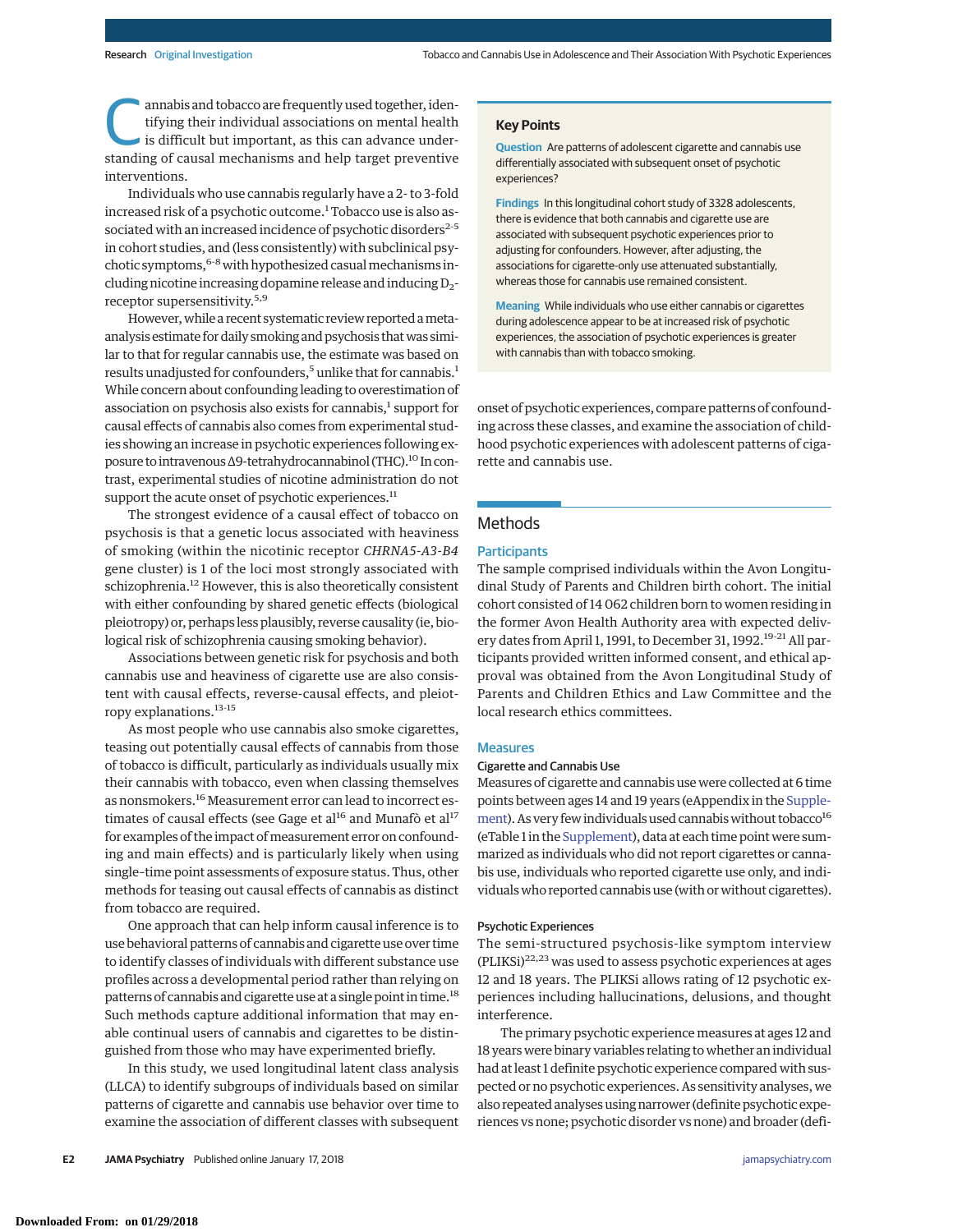Table 1. Sample Demographics for Participants Who Completed Questions Related to Cigarette and Cannabis Use per Time Point<sup>a</sup>

| <b>Time</b>    | Data Source          | Respondents/<br>Time Point, No. | Female,<br>No. (%) | Age, y      |                   |
|----------------|----------------------|---------------------------------|--------------------|-------------|-------------------|
| Point          |                      |                                 |                    | <b>Mean</b> | Median (Range)    |
|                | Interview            | 4654                            | 2530 (54.4)        | 13.8        | 13.8 (12.5-15.2)  |
|                | Postal questionnaire | 4537                            | 2608 (57.5)        | 14.2        | $14.1(14-16.2)$   |
| 3              | Interview            | 4421                            | 2421 (54.8)        | 15.4        | $15.3(14.3-17.5)$ |
| $\overline{4}$ | Postal questionnaire | 4169                            | 2478 (59.4)        | 16.7        | $16.6(16.4-18.1)$ |
| 5              | Interview            | 3541                            | 2002 (56.5)        | 17.7        | $17.7(16.3-19.6)$ |
| 6              | Postal questionnaire | 2927                            | 1878 (64.2)        | 18.6        | 18.7 (17.8-20)    |

<sup>a</sup> Approximate age used to plot the data was 14 years for time point 1, 15 years for time point 2, 16 years for time point 3, 17 years for time point 4, 18 years for time point 5, and 19 years for time point 6.

nite or suspected psychotic experiences vs none) cutoffs for defining the outcome (eAppendix in the [Supplement\)](http://jama.jamanetwork.com/article.aspx?doi=10.1001/jamapsychiatry.2017.4271&utm_campaign=articlePDF%26utm_medium=articlePDFlink%26utm_source=articlePDF%26utm_content=jamapsychiatry.2017.4271).

#### Potential Confounders

Potential confounders examined included sex, family history of schizophrenia or depression, family history of drug use,maternal and/or paternal smoking during pregnancy, maternal education, highest parental social class, IQ (age 8 years), childhood trauma or experiencing bullying (ages 7-9 years), emotional and behavioral problems (Strengths and Difficulties Questionnaire score, age 9 years), and alcohol use (age 12 years) (eAppendix in the [Supplement\)](http://jama.jamanetwork.com/article.aspx?doi=10.1001/jamapsychiatry.2017.4271&utm_campaign=articlePDF%26utm_medium=articlePDFlink%26utm_source=articlePDF%26utm_content=jamapsychiatry.2017.4271).

### Statistical Analysis

## Longitudinal Latent Class Analysis

Longitudinal latent class analysiswas used to derive distinct behavior patterns in the repeated-measures data relating to cigarette and/or cannabis use as previously described.<sup>24,25</sup>The aim of LLCA is to identify the number of latent classes that adequately explain the relationship between the observed variables. Individualswere included in the analysis if they had data present for 3ormore timepoints.Startingwith 1class, additionalclasseswere added and themodel fit was assessed until the optimal number of classeswas achieved.Model fitwas assessed using the following parameters: proportion of individuals in each class, sample size–adjusted Bayesian information criterion, and Lo-Mendell-Rubin likelihood ratio test. Longitudinal latent class analysiswas performed using MPlus version 7.31 software.26

## Association Analyses

Psychotic Experiences as Exposure | Multinomial regression was used to assess whether psychotic experiences at age 12 years were associated with subsequent latent class membership, before and after adjustment for potential confounders, using a manual implementation of the bias-adjusted 3-step method (eAppendix in the [Supplement\)](http://jama.jamanetwork.com/article.aspx?doi=10.1001/jamapsychiatry.2017.4271&utm_campaign=articlePDF%26utm_medium=articlePDFlink%26utm_source=articlePDF%26utm_content=jamapsychiatry.2017.4271).<sup>27</sup> Analyses were also conducted on a restricted sample omitting 455 participants who used cannabis or cigarettes at age 12 years.

Psychotic Experiences as Outcome | Logistic regression was used to assess whether latent class membership was associated with subsequent psychotic experiences at age 18 years, before and after adjustment for potential confounders. For these analyses, derivation of classes was restricted to data from the first to fourth time point (approximate ages 14-17 years). Other-

wise, the method used to derive classes was as previously described. Restricting data to 4 time points had minimal impact on latent class structure and proportions (eFigure and eTable 2 in the [Supplement\)](http://jama.jamanetwork.com/article.aspx?doi=10.1001/jamapsychiatry.2017.4271&utm_campaign=articlePDF%26utm_medium=articlePDFlink%26utm_source=articlePDF%26utm_content=jamapsychiatry.2017.4271). Analyses were also conducted on a restricted sample omitting 149 participants with definite psychotic experiences at age 12 years.

Adjusting for family history of schizophrenia or depression, family history of drug use, paternal smoking during pregnancy, social class, IQ, experiencing bullying, childhood trauma, and alcohol use had almost no association with results for either model previously described (eTable 3 in the [Supplement\)](http://jama.jamanetwork.com/article.aspx?doi=10.1001/jamapsychiatry.2017.4271&utm_campaign=articlePDF%26utm_medium=articlePDFlink%26utm_source=articlePDF%26utm_content=jamapsychiatry.2017.4271) but reduced the analysis sample size substantially. We therefore only adjusted for sex, maternal education, maternal smoking during pregnancy, and child Strengths and Difficulties Questionnaire score in our final adjusted model.

## Missing Data

Percentage of missing data increased with time (eTable 4 in the [Supplement\)](http://jama.jamanetwork.com/article.aspx?doi=10.1001/jamapsychiatry.2017.4271&utm_campaign=articlePDF%26utm_medium=articlePDFlink%26utm_source=articlePDF%26utm_content=jamapsychiatry.2017.4271). Participants in the analysis sample were more likely to be female and to come from more advantaged backgrounds (Table 1 and eTable 5 in the [Supplement\)](http://jama.jamanetwork.com/article.aspx?doi=10.1001/jamapsychiatry.2017.4271&utm_campaign=articlePDF%26utm_medium=articlePDFlink%26utm_source=articlePDF%26utm_content=jamapsychiatry.2017.4271).

## **Results**

Data were available for 5300 participants (56.1% female). Based on model fit statistics (eTable 6 in the [Supplement\)](http://jama.jamanetwork.com/article.aspx?doi=10.1001/jamapsychiatry.2017.4271&utm_campaign=articlePDF%26utm_medium=articlePDFlink%26utm_source=articlePDF%26utm_content=jamapsychiatry.2017.4271), there was good agreement that a 5-class solution adequately described the heterogeneity within the data.

The 5-class model comprised individuals with a higher probability of early-onset cigarette-only use (4.3%), earlyonset cannabis use (3.2%), late-onset cigarette-only use (14.8%), late-onset cannabis use (11.9%), and individuals with a very low probability of cigarette or cannabis use (65.9%; referred to as nonusers) (Figure).

# Patterns of Cigarette and/or Cannabis Use at Ages 14 to 17 Years and Psychotic Experiences at Age 18 Years

Individuals within the early-onset cigarette-only class, but not the late-onset cigarette-only class, had greater odds of psychotic experiences at age 18 years when compared with nonusers (odds ratio [OR], 3.03; 95% CI, 1.13-8.14; and OR, 0.84; 95% CI, 0.31-2.31, respectively) (Table 2).

There was strong evidence that participants within the early-onset and late-onset cannabis use classes also had increased odds of psychotic experiences (early-onset cannabis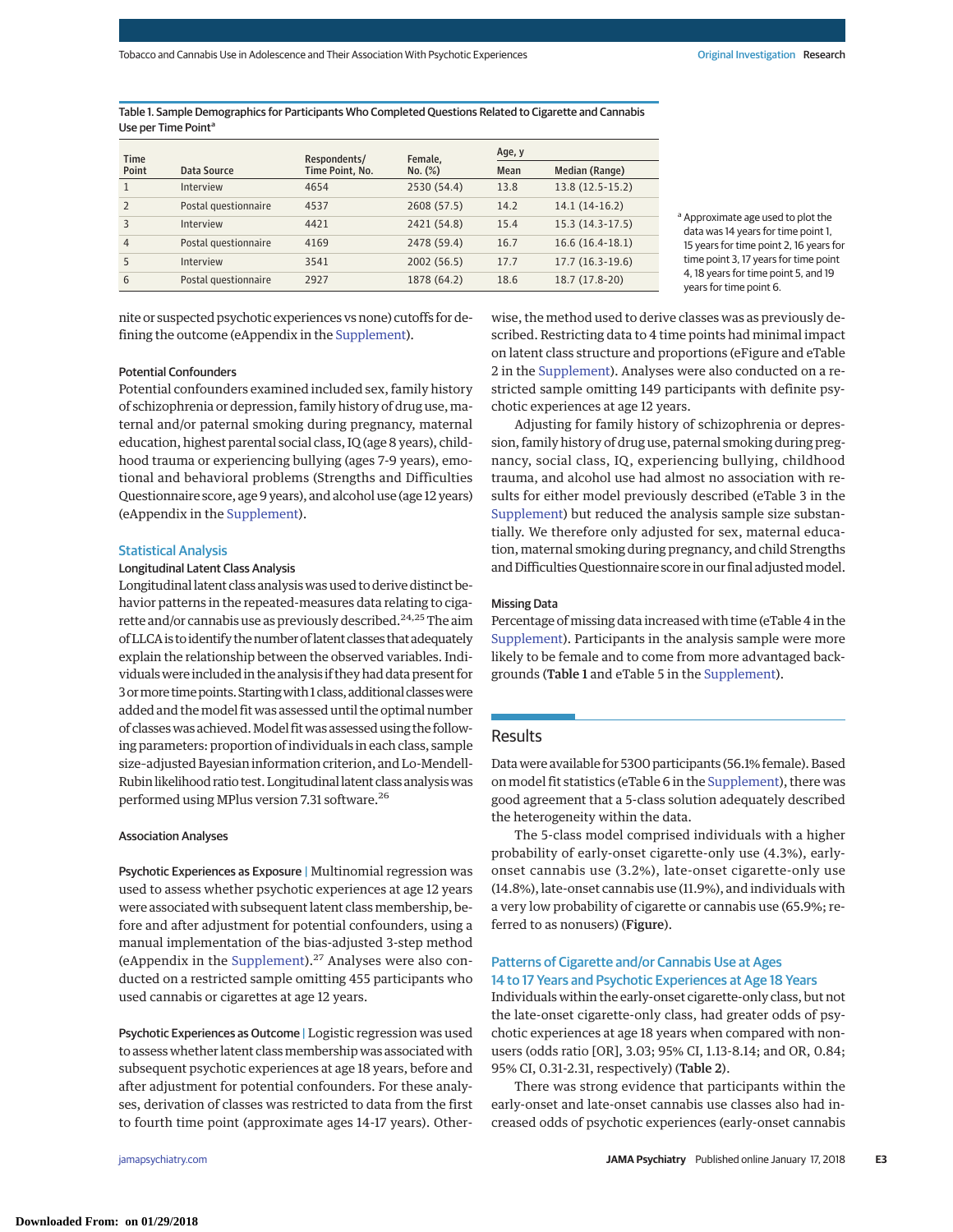## Figure. Five-Class Model of Cigarette and Cannabis Use Patterns From a Sample of 5300 Participants



The probability axis represents the probability of a class member being a nonuser, a cigarette-only user, or a cannabis with or without cigarette user at each time point.

|                | ADDIEVIATIOII:                                        |                      |                            |                      |                                           |
|----------------|-------------------------------------------------------|----------------------|----------------------------|----------------------|-------------------------------------------|
| Variable       | <b>Definite Psychotic Experiences</b><br>$(n = 3328)$ |                      |                            |                      | <sup>a</sup> Compared w                   |
|                | <b>Unadjusted</b>                                     |                      | Adjusted                   |                      | <sup>b</sup> The omnibus<br>associations  |
|                | OR (95% CI) <sup>a</sup>                              | P Value <sup>b</sup> | OR (95% CI) <sup>a,c</sup> | P Value <sup>b</sup> | and/or canna                              |
| Early-onset    |                                                       | < .001               |                            | < .001               | psychotic ex                              |
| Cigarette-only | $3.03(1.13-8.14)$                                     |                      | $1.78(0.54 - 5.88)$        |                      | years.                                    |
| Cannabis       | $3.79(1.73-8.31)$                                     |                      | $3.70(1.66 - 8.25)$        |                      | <sup>c</sup> Adjusted for<br>education, e |
| Late-onset     |                                                       |                      |                            |                      | behavioral p                              |
| Cigarette-only | $0.84(0.31-2.31)$                                     |                      | $0.73(0.27-1.98)$          |                      | Difficulties C                            |
| Cannabis       | $3.05(1.69-5.53)$                                     |                      | $2.97(1.63 - 5.40)$        |                      | age 9 years)<br>smoking dur               |

Abbreviation: OR, odds ratio.

vith nonusers class.

s P value for between cigarette abis use classes and periences at age 18

sex, maternal emotional and oroblems (Strengths and Questionnaire score at . and maternal cigarette ring pregnancy.

| Table 3. Associations Between Psychotic Experiences at Age 12 Years and Subsequent Cigarette and/or Cannabis Use |  |
|------------------------------------------------------------------------------------------------------------------|--|
|------------------------------------------------------------------------------------------------------------------|--|

|                                     | OR $(95\%$ CI) <sup>a</sup> |                   |                   |                   |                      |
|-------------------------------------|-----------------------------|-------------------|-------------------|-------------------|----------------------|
|                                     | Early-Onset                 |                   | Late-Onset        |                   |                      |
| Definite PE                         | Cigarette                   | Cannabis          | Cigarette         | Cannabis          | P Value <sup>b</sup> |
| Unadjusted ( $n = 4101$ )           | $1.17(0.41-3.33)$           | $0.97(0.31-3.00)$ | $1.76(1.01-3.10)$ | $1.66(0.94-2.91)$ | .14                  |
| Adjusted (n = $4101$ ) <sup>c</sup> | $0.86(0.27 - 2.81)$         | $0.93(0.28-3.06)$ | $1.60(0.91-2.82)$ | $1.65(0.90-3.05)$ | .25                  |

Abbreviations: OR, odds ratio; PE, psychotic experiences.

<sup>a</sup> Compared with nonusers class.

 $b$  The omnibus P value for association between psychotic experiences at age 12 years and cigarette and/or cannabis use classes.

<sup>c</sup> Adjusted for sex, maternal education, emotional and behavioral problems (Strengths and Difficulties Questionnaire score at age 9 years), and maternal cigarette smoking during pregnancy.

use: OR, 3.79; 95% CI, 1.73-8.31; late-onset cannabis use: OR,3.05; 95% CI, 1.69-5.53).

When adjusting for confounding, the evidence of association between early-onset cigarette-only use and psychotic ex-

**E4 JAMA Psychiatry** Published online January 17, 2018 **(Reprinted)** [jamapsychiatry.com](http://www.jamapsychiatry.com/?utm_campaign=articlePDF%26utm_medium=articlePDFlink%26utm_source=articlePDF%26utm_content=jamapsychiatry.2017.4271)

periences was attenuated by approximately 60% (adjusted OR, 1.78; 95% CI, 0.54-5.88) (Table 3). In contrast, adjusting for confounding had minimal impact on the associations for early-onset cannabis use (adjusted OR, 3.70; 95% CI, 1.66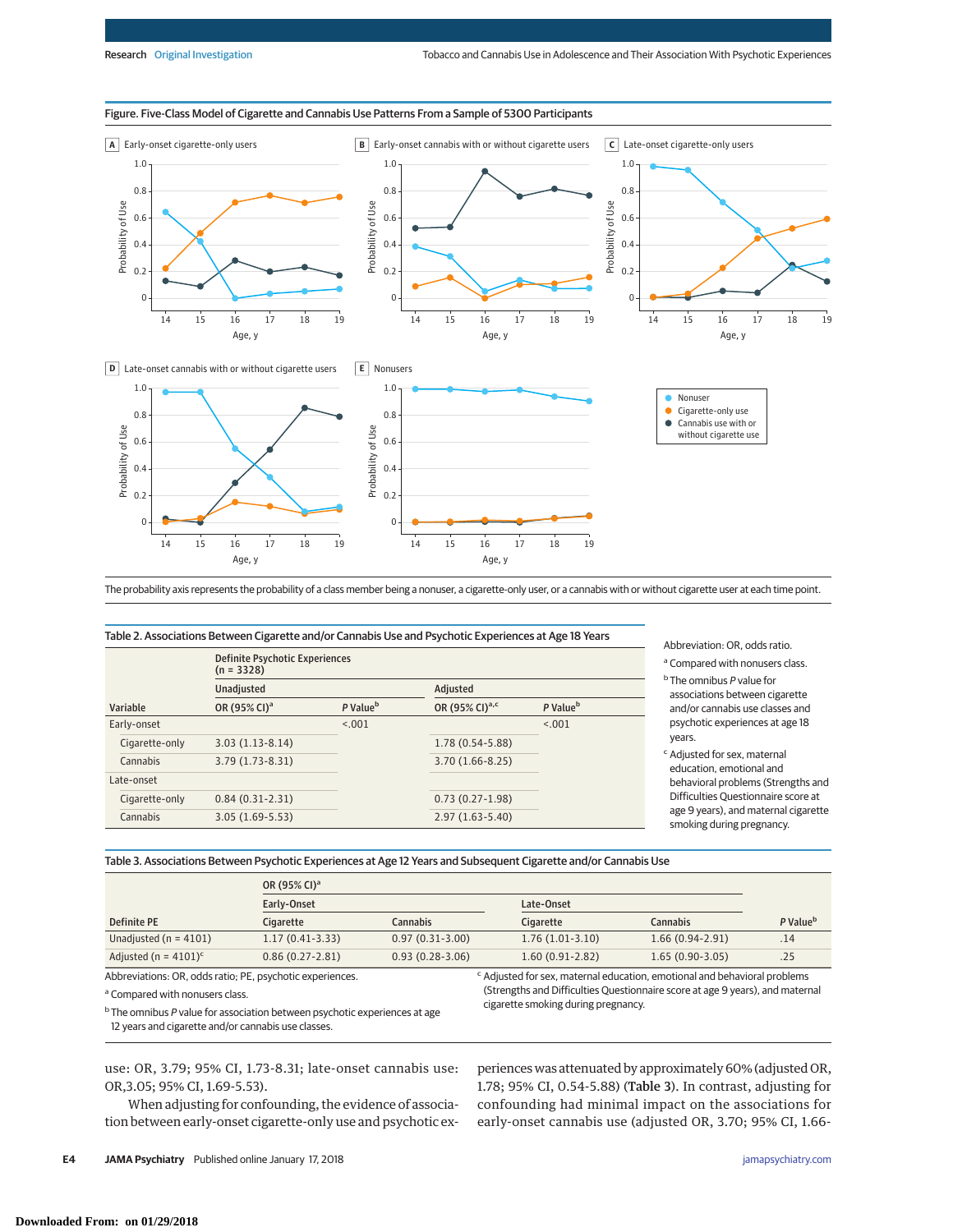8.25) or late-onset cannabis use (adjusted OR, 2.97; 95% CI, 1.63-5.40).

When comparing the substance use classes with each other (eTable 7 in the [Supplement\)](http://jama.jamanetwork.com/article.aspx?doi=10.1001/jamapsychiatry.2017.4271&utm_campaign=articlePDF%26utm_medium=articlePDFlink%26utm_source=articlePDF%26utm_content=jamapsychiatry.2017.4271), there was strong evidence to rule out equivalence between the association of late-onset cannabis use and late-onset cigarette-onlyusewith psychotic experiences (OR, 3.63; 95% CI, 1.12-11.76). Therewas insufficient evidence to support a difference between the association of early-onset cannabis and early-onset cigarette-only use with psychotic experiences, although thiswasbasedon smallernumbers,or to support a difference between late-onset and early-onset cannabis use classes.Resultsweresimilarwhenexcluding individualswithpsychotic experiences at age 12 years (eTable 7 in the [Supplement\)](http://jama.jamanetwork.com/article.aspx?doi=10.1001/jamapsychiatry.2017.4271&utm_campaign=articlePDF%26utm_medium=articlePDFlink%26utm_source=articlePDF%26utm_content=jamapsychiatry.2017.4271).

## Sensitivity Analyses

Results of associations between class membership and subsequent psychotic experiences were substantively the same when excluding participants whose psychotic experiences only ever occurred within 2 hours of any drug use (eTable 8 in the [Supplement\)](http://jama.jamanetwork.com/article.aspx?doi=10.1001/jamapsychiatry.2017.4271&utm_campaign=articlePDF%26utm_medium=articlePDFlink%26utm_source=articlePDF%26utm_content=jamapsychiatry.2017.4271) and when examining narrower or broader psychotic outcome definitions (eTable 9 in the [Supplement\)](http://jama.jamanetwork.com/article.aspx?doi=10.1001/jamapsychiatry.2017.4271&utm_campaign=articlePDF%26utm_medium=articlePDFlink%26utm_source=articlePDF%26utm_content=jamapsychiatry.2017.4271).

# Psychotic Experiences at Age 12 Years and Patterns of Cigarette and/or Cannabis Use at Ages 14 to 19 Years

Definite psychotic experiences at age 12 years were associated with increased odds of subsequent late-onset cigaretteonly use (OR, 1.76; 95% CI, 1.01-3.10) and late-onset cannabis use (OR, 1.66; 95% CI, 0.94-2.91) as compared with nonusers (Table 3 and eTable 10 in the [Supplement\)](http://jama.jamanetwork.com/article.aspx?doi=10.1001/jamapsychiatry.2017.4271&utm_campaign=articlePDF%26utm_medium=articlePDFlink%26utm_source=articlePDF%26utm_content=jamapsychiatry.2017.4271).

There was little evidence that psychotic experiences at age 12 years were associated with increased odds of early-onset cigarette-only or cannabis use; however, these classes had smaller membership (Figure and Table 3). Adjusting for confounders had minimal impact on associations between psychotic experiences at age 12 years and classes of subsequent cannabis and/or cigarette use. The effect estimates for all classes were smaller, and evidence of association weaker (particularly for early-onset classes), when restricting the analysis to nonusers of cigarettes and/or cannabis at age 12 years (eTable 11 in the [Supplement\)](http://jama.jamanetwork.com/article.aspx?doi=10.1001/jamapsychiatry.2017.4271&utm_campaign=articlePDF%26utm_medium=articlePDFlink%26utm_source=articlePDF%26utm_content=jamapsychiatry.2017.4271).

# Discussion

Both early-onset and late-onset cannabis use classes were associated with psychotic experiences at age 18 years and were only minimally attenuated after adjusting for potential confounders. In contrast, there was inadequate evidence to support an association between either early-onset or late-onset cigarette-only use and psychotic experiences in the adjusted analyses. There was also evidence that participants in the lateonset cannabis use class had higher odds of psychotic experiences than those in the late-onset cigarette-only use class, the 2 most common substance use classes in our data. There was no evidence to support a stronger association of earlyonset cannabis use compared with late-onset cannabis use on psychotic outcomes as proposed by some, but not all, studies,<sup>1</sup> although the relatively small size of the early-onset class has limited power to detect small-moderate effects.

Adjusting for a broad range of potential confounders did not alter the estimate of association for either the early- or lateonset cannabis use class but resulted in an approximately 60% attenuation of the estimate for the early-onset cigarette-only class. This difference in the impact of adjustment for confounders indicates that the association between cannabis use and psychotic experiences is more robust against explanations of residual confounding than that for tobacco use.

In comparison, we found little evidence that psychotic experiences in childhood led to increased cannabis use. As other observational studies have indicated,<sup>28-30</sup> the self-medication hypothesis does not appear to adequately explain the association between cannabis use and psychosis. Such a relationship for tobacco use is also not well supported by our data.

The uncertainty around our estimates means we cannot exclude a possible association of cigarette-only use with psychotic experiences. A number of longitudinal studies have reported that tobacco users are at greater risk for later psychotic disorders.2-5,31,32 However, none of these studies adjusted for cannabis use, and while adjusting for diagnoses of drug abuse in 2 of the studies substantially attenuated associations for cigarette smoking<sup>4</sup> or snus use,  $32$  this is likely a poor measure of cannabis use and hence may have underestimated its confounding effect. In the only longitudinal study, to our knowledge, that has adjusted for cannabis use, this substantially attenuated the association for cigarette smoking, with the fully adjusted model supporting a protective effect of smoking on schizophrenia.<sup>33</sup>

In our previous study using the Avon Longitudinal Study of Parents and Children cohort, we reported that the association between cannabis use and psychotic experiences was altered only slightly by adjusting for early or childhood confounders but that interpretation of results adjusted for tobacco use was problematic because of a strong relationship between these measures.<sup>16</sup> In the current study, we are better able to disentangle differential effects of tobacco use from those of cannabis use through use of data at multiple time points to describe patterns of use associated with both of these substances over time. Our findings are consistent with another study in which adjusting for confounding using fixed-effects regression to deal with unmeasured time-invariant effects resulted in much greater attenuation of association between cigarette smoking and psychotic symptoms than for cannabis use.<sup>8</sup>

Another approach to strengthen causal inference is mendelian randomization whereby genetic variants act as assumed unconfounded proxy measures for exposure status.<sup>34</sup> One study reported weak evidence of association between a genetic variant within the*CHRNA5-A3-B4*gene cluster and being prescribed antipsychotic medication.<sup>35</sup> However, despite this association being stronger in smokers than nonsmokers (as would be expected if thiswas due to a causal role of smoking on psychosis), therewas little statistical evidence for this  $(P = .60).^{35}$ 

We recently conducted a mendelian randomization study and found little association between cigarette smoking initiation and schizophrenia risk,<sup>36</sup> while our mendelian randomization study of cannabis initiation and schizophrenia risk provided evidence for causal pathways operating in both directions.<sup>14</sup> However, in both cases our analyses were restricted to smoking and cannabis initiation and might not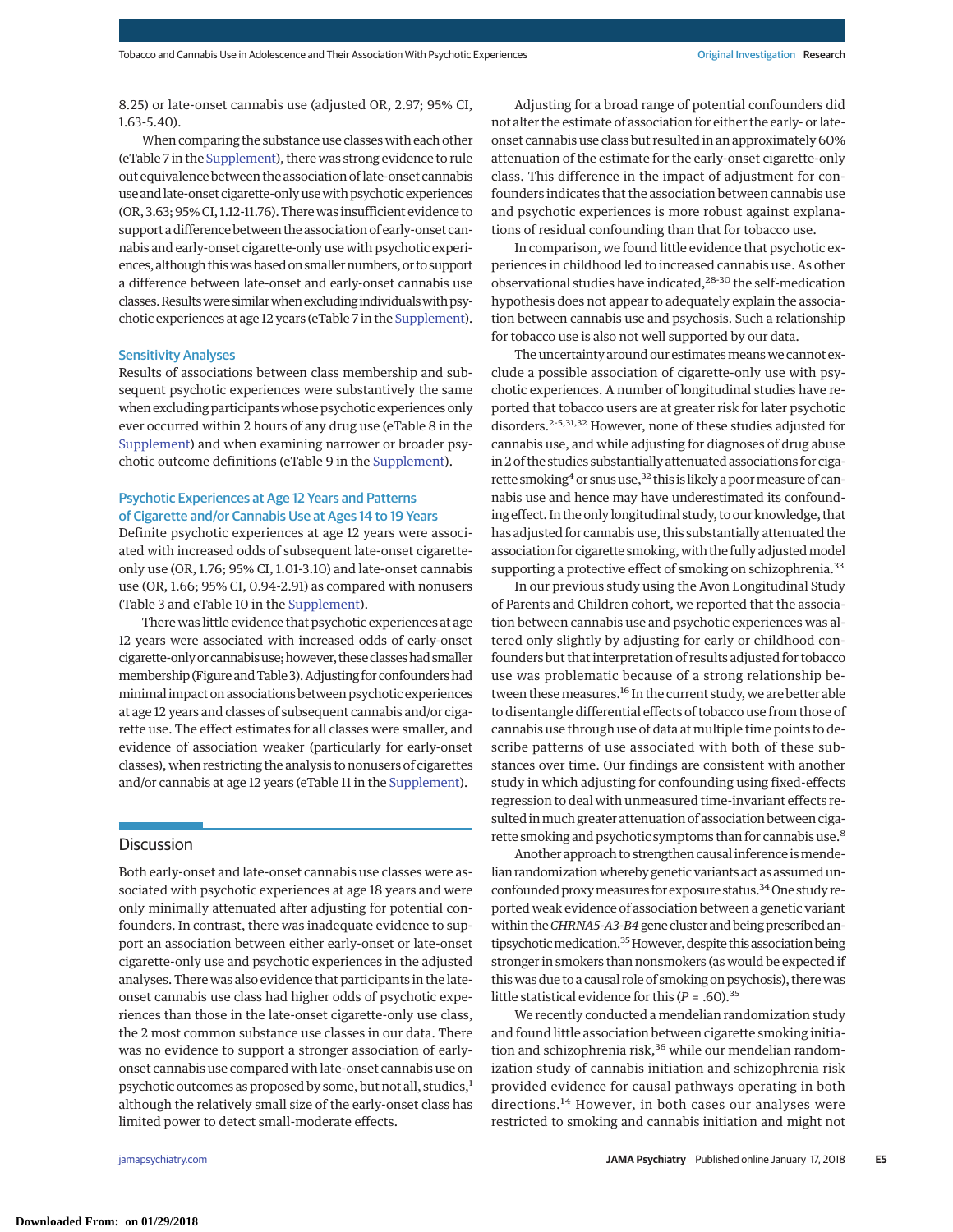reflect the effects of longer-term regular use. The lack of adequate samples and strong genetic instruments for regular cannabis use limit current use of mendelian randomization studies to further inform causal inference.

## Limitations

One of the strengths of our study is that we use a large, wellcharacterized cohort, albeit of mostly European ancestry, with multiple measures of exposures of interest and psychotic experience data over time, with data on a broad range of potential confounders collected prospectively. Using information across the entire adolescent period rather than from a single time point means our results are much less prone to measurement error. However, there is considerable attrition over time, although the use of a latent class method with longitudinal data allows us to maximize use of data for individuals even where participation and question response have been sporadic, and hence to minimize potential selection bias to some extent. While use of a latent class method confers a number of advantages over usingmeasures at single time points, it was not possible to define a class of individuals who use cannabis without tobacco as most cannabis users smoke cannabis in combination with tobacco.<sup>37</sup> Therefore, we cannot rule out whether the associations observed between the cannabis use class and psychotic experiences are exacerbated by the combined use of cannabis and cigarettes.While experimental studies of intravenous Δ9-THC support a causal effect of cannabis on acute psychotic experiences in the absence of tobacco,<sup>10</sup> there is some evidence that smoking cannabiswith tobacco also increases the amount of THC inhaled per gram.<sup>38</sup>

Furthermore, we have previously found that a substantial proportion of people who smoke cigarettes most heavily also use cannabis, and thus the cigarette-only class might not include those who have been most heavily exposed to tobacco. As the cannabis use group in our study included occasional (1-3 times in the past 6 months) and frequent (daily) users, we were unable to differentiate whether our findings are mainly driven by frequent users; including frequency of substance use data resulted in an unstable model. Our study was also not able to examine associations of longer-term cumulative cannabis and tobacco use and psychosis outcomes, although these analyses may become tractable in the future.

While psychotic experiences in the population are relatively poor predictors of psychotic disorder,<sup>23</sup> they represent the key characteristic of such disorders, and understanding their etiology almost certainly has relevance to understanding the etiology of clinically defined psychosis. However, we were not adequately powered to investigate the effects of cannabis or cigarette use on psychotic disorders and cannot rule out different effects of these substances on other psychosisrelated psychopathology, such as negative symptoms.We were also unable to tease out associations of cannabis with chronic vs acute psychotic outcomes, although excluding individuals who reported psychotic experiences only ever occurring within 2 hours of using drugs had minimal effect on our results. Nevertheless, given the long half-life of THC, the only way of determining whether cannabis use can lead to chronic psychotic disorders that persist long after potential effects of exogenous cannabinoids is to study regular users of cannabis who subsequently become abstinent.<sup>30</sup>

The one longitudinal study of which we are aware that examined this relationship reported only weak evidence of association between ex–cannabis use and psychotic experiences, although there were relatively few ex–cannabis users.30 Given the age of the participants over the course of our study, we were not able to identify a class of ex–cannabis users to clarify this relationship; however, long-term follow-up of this cohort may enable us to address this question more robustly.

## **Conclusions**

Our study found that both adolescent cannabis use and cigarette use are associated with increased risk for subsequent psychotic experiences. This association was greater for cannabis. Associations observed between tobacco use and psychotic experiences are more likely than those for cannabis use to be influenced by other characteristics of people who develop psychotic experiences.

#### ARTICLE INFORMATION

**Accepted for Publication:** November 24, 2017.

**Published Online:** January 17, 2018. doi[:10.1001/jamapsychiatry.2017.4271](http://jama.jamanetwork.com/article.aspx?doi=10.1001/jamapsychiatry.2017.4271&utm_campaign=articlePDF%26utm_medium=articlePDFlink%26utm_source=articlePDF%26utm_content=jamapsychiatry.2017.4271)

**Open Access:** This is an open access article distributed under the terms of the [CC-BY License.](http://jamanetwork.com/journals/jamapsychiatry/pages/instructions-for-authors#SecOpenAccess/?utm_campaign=articlePDF%26utm_medium=articlePDFlink%26utm_source=articlePDF%26utm_content=jamapsychiatry.2017.4271) © 2018 Jones HJ et al.JAMA Psychiatry.

**Author Affiliations:** Centre for Academic Mental Health, Population Health Sciences, Bristol Medical School, University of Bristol, Bristol, United Kingdom (Jones, Heron, Hickman, Zammit); Medical Research Centre, Integrative Epidemiology Unit, University of Bristol, Bristol, United Kingdom (Jones, Munafò); Department of Psychological Sciences, University of Liverpool, Liverpool, United Kingdom (Gage); Division of Psychiatry, University College London, London, United Kingdom (Lewis); UK Centre for Tobacco and Alcohol Studies, School of Experimental Psychology, University of Bristol, Bristol, United Kingdom (Munafò); MRC Centre for

Neuropsychiatric Genetics and Genomics, Division of Psychological Medicine and Clinical Neurosciences, Cardiff University School of Medicine, Cardiff, United Kingdom (Zammit).

**Author Contributions:** Dr Jones and Prof Zammit had full access to all of the data in the study and take responsibility for the integrity of the data and the accuracy of the data analysis. Concept and design: Jones, Gage, Heron, Munafò,

Zammit.

Acquisition, analysis, or interpretation of data: Jones, Gage, Heron, Munafò, Zammit. Drafting of the manuscript: Jones, Heron, Munafò, Zammit.

Critical revision of the manuscript for important intellectual content: Jones, Gage, Heron, Hickman, Lewis, Munafò, Zammit.

Statistical analysis: Jones, Heron, Zammit. Obtained funding: Heron, Lewis, Zammit. Administrative, technical, or material support: Heron, Zammit.

Supervision: Heron, Munafò, Zammit.

**Conflict of Interest Disclosures:** None reported.

**Funding/Support:** This study was funded by Medical Research Council grants G0701503 and MR/M006727/1. The UK Medical Research Council, Wellcome Trust grant 102215/2/13/2, and the University of Bristol provided core support for the Avon Longitudinal Study of Parents and Children. This study was supported by the National Institute for Health Research Biomedical Research Centre at the University Hospitals Bristol National Health Service Foundation Trust and the University of Bristol. Dr Jones and Prof Munafò are members of the Medical Research Council Integrative Epidemiology Unit at the University of Bristol, funded by UK Medical Research Council grants MC\_UU\_12013/1 and MC\_UU\_12013/6 and the University of Bristol. Dr Gage and Prof Munafò are members of UK Centre for Tobacco and Alcohol Studies, a UK Clinical Research Collaboration Public Health Research Centre of Excellence. Funding was